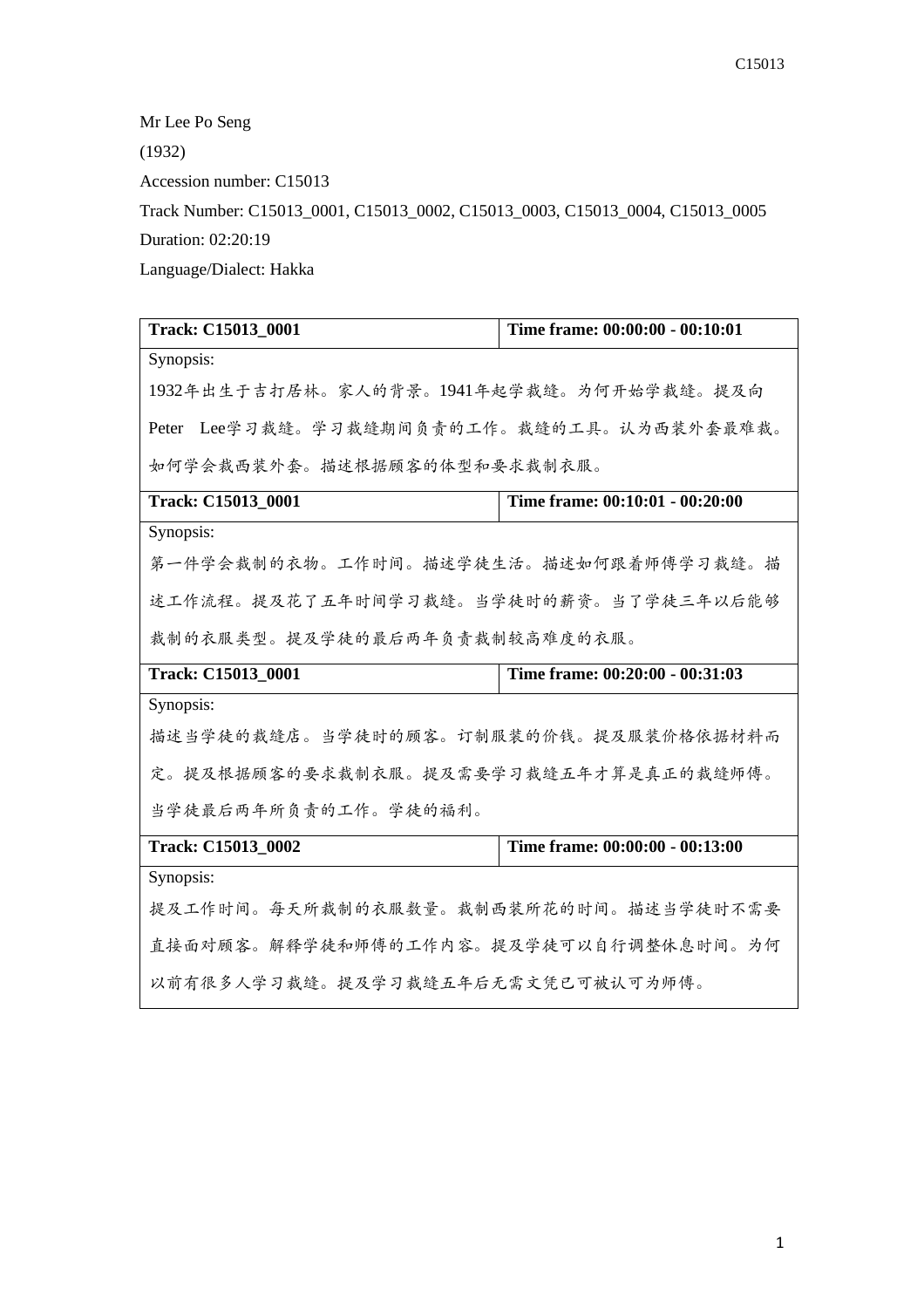| Track: C15013_0003                       | Time frame: 00:00:00 - 00:09:55 |
|------------------------------------------|---------------------------------|
| Synopsis:                                |                                 |
| 1951年来到乔治市。到了乔治市以后在新街南洋洋服隔壁的住家落脚。到乔治市来的  |                                 |
| 原因。提及到南洋洋服店上班。在南洋洋服的工作时间。当时的薪资。上班的天数。    |                                 |
| 南洋洋服的员工数量。1956年到国泰去上班。在南洋以及在国泰负责的工作。在南洋  |                                 |
| 和国泰打工时的顾客和裁制的衣服类型。当时最流行的衣服款式。提及衣服的布料。    |                                 |
| 每天所能裁制的衣服数量。裁制衣服的价格。从南洋转到国泰去工作的原因。       |                                 |
| Track: C15013_0003                       | Time frame: 00:09:55 - 00:20:05 |
| Synopsis:                                |                                 |
| 在国泰工作领的薪资。在国泰工作的挑战。除了领薪资以外的其他员工福利。描述在    |                                 |
| 国泰工作时居住的地方。出来创业的原因。提及创业的地点前身也是洋服店。为何把    |                                 |
| 洋服店命名为"首都"。1962年开始创业。刚租下店铺时的租金。租下店铺以后进行的 |                                 |
| 装修工作。提及1962年只租下店面,楼上依然有人居住。创业所需准备的资本。    |                                 |
| Track: C15013_0003                       | Time frame: 00:20:06 - 00:31:03 |
| Synopsis:                                |                                 |
| 继续提及创业所需准备的资本。装修店铺所花的时间。当老板后负责的工作。聘请的    |                                 |
| 员工数量。当学徒的条件。提及创业时日本横街共有13间洋服店。如何宣传生意。描   |                                 |
| 述有些曾经光顾他打工洋服店的顾客还认得他,变成他的顾客。顾客通常上门的时     |                                 |
| 间。裁制的衣服类型。生意量多的节日。刚开始创业时,裁制一套衣服以及西装的价    |                                 |
| 钱。遇到挑剔顾客时的应对方式。如何买布料。                    |                                 |
| Track: C15013 0004                       | Time frame: 00:00:00 - 00:09:59 |
| Synopsis:                                |                                 |
| 继续解释如何买布料。布的种类。最受欢迎的布料。本身最喜欢穿的布类。顾客多订    |                                 |
| 的西装颜色。描述资金周转不灵时的解决方式。每个月店铺的开销。提及1970年代是  |                                 |

生意最好的时候。形容生意好时的情况。1980至1990年生意开始下滑。租金的涨幅。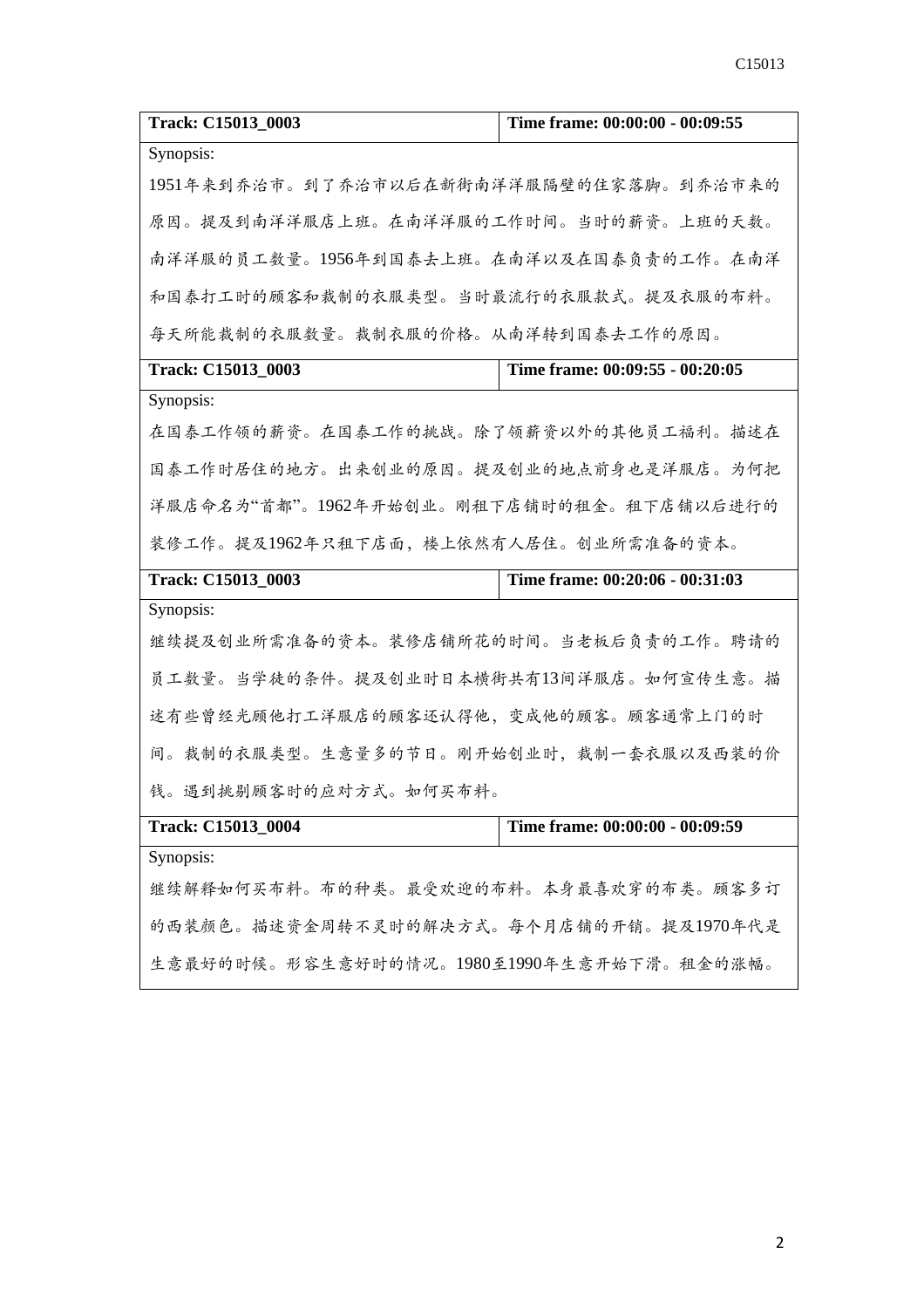| Track: C15013_0004                        | Time frame: 00:09:59 - 00:19:54 |
|-------------------------------------------|---------------------------------|
| Synopsis:                                 |                                 |
| 1990年代生意开始下滑的原因。提及槟城失去自由港地位以后生意受到冲击。如何应   |                                 |
| 对这些冲击。1990年代日本横街剩下大约八间洋服店。1990年代的员工数量。订做的 |                                 |
| 衣服和现成的衣服的差别。目前裁制衣服的价钱。裁制衣服的工具。描述每样工具的     |                                 |
| 用途。购买工具的地方。继续选用手动针车的原因。提及宗教信仰。            |                                 |
| Track: C15013_0004                        | Time frame: 00:19:54 - 00:31:03 |
| Synopsis:                                 |                                 |
| 曾在店内供奉的神明。需要特别准备祭品的节日。目前的员工数量。拜神的祭品。参     |                                 |
| 加的公会和组织, 以及担任的职位。每年农历6月18日裁缝公会的庆典活动。裁缝公会  |                                 |
| 的现况。                                      |                                 |
| Track: C15013_0005                        | Time frame: 00:00:00 - 00:10:02 |
| Synopsis:                                 |                                 |
| 目前裁缝公会的活动。其他公会的活动。当裁缝师最大的满足感。对裁缝业前途的看     |                                 |
| 法。如今日本横街的洋服店数量。现在槟城的洋服店数量。以前在槟城的洋服店数      |                                 |
| 量。为何仍然从事裁缝工作。目前的员工数量。目前店内所提供的服务。不希望下一     |                                 |
| 代接手的原因。                                   |                                 |
| Track: C15013_0005                        | Time frame: 00:10:02 - 00:20:07 |
| Synopsis:                                 |                                 |
| 裁制一件衣服所花的时间。目前裁制西装的价钱、时间。裁制衬衫的价钱。修改衣服     |                                 |
| 的价钱。目前的营业时间。顾客可选的布类数量。购买布料的地方。招牌的制作。提     |                                 |
| 及店内拥有的假人模特儿。店内的裁缝工具。在南洋工作时,新街的景象。创办首都     |                                 |
| 洋服时居住在咸鱼埕。                                |                                 |
| Track: C15013_0005                        | Time frame: 00:20:07 - 00:34:10 |
| Synopsis:                                 |                                 |
| 咸鱼埕屋子的结构。咸鱼埕屋子的租金。提及1960多年开始居住在咸鱼埕,直到1998 |                                 |
| 年搬到丹绒武雅。大多与顾客沟通的语言。顾客通常要求修补的东西。目前主要的顾     |                                 |
| 客群。修改衣服所花的时间。洋服店的收入。提及保养工具。在公会和组织内担任的     |                                 |
| 职位。乔治市的变化。                                |                                 |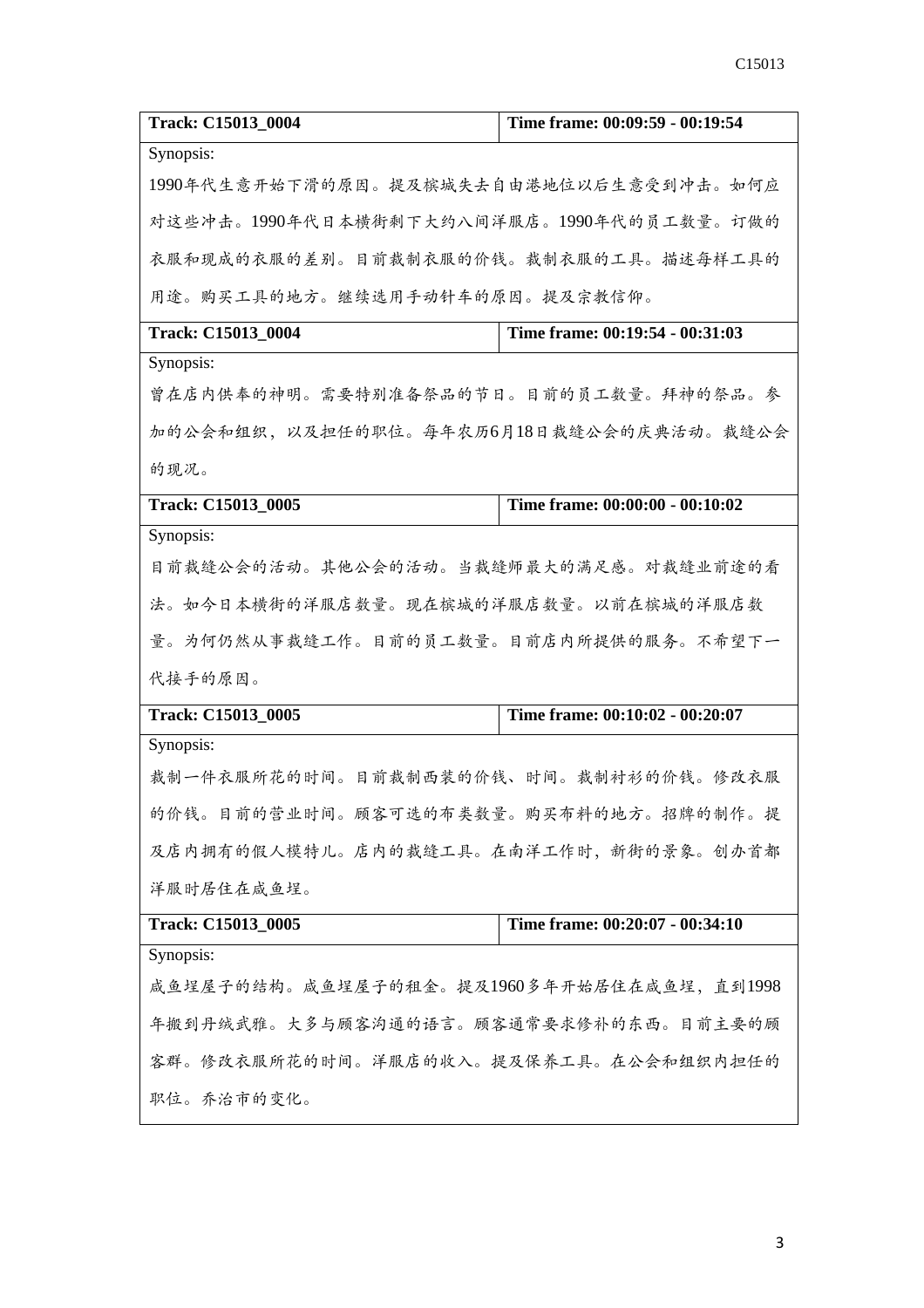Mr Lee Po Seng (1932) Accession number: C15013 Track Number: C15013\_0001, C15013\_0002, C15013\_0003, C15013\_0004, C15013\_0005 Duration: 02:20:19 Language/Dialect: Hakka

| Track: C15013_0001                                                                               | Time frame: 00:00:00 - 00:10:01                                                             |  |
|--------------------------------------------------------------------------------------------------|---------------------------------------------------------------------------------------------|--|
| Synopsis:                                                                                        |                                                                                             |  |
| Born in Kulim, Kedah in 1932. Family background. Began to learn sewing in 1941. Why he           |                                                                                             |  |
|                                                                                                  | decided to learn sewing. Mentioned learning sewing from Peter Lee. His job scope during the |  |
| learning period. Sewing tools. Considered the suit coat being the most difficult to sew. How     |                                                                                             |  |
| he learnt sewing a suit coat. Described sewing according to the customers' body sizes and        |                                                                                             |  |
| requirements.                                                                                    |                                                                                             |  |
| Track: C15013_0001                                                                               | Time frame: 00:10:01 - 00:20:00                                                             |  |
| Synopsis:                                                                                        |                                                                                             |  |
| The first clothes that he managed to produce. Working hours. Described his life as an            |                                                                                             |  |
| apprentice. Described learning sewing from his master. Described the workflow. Mentioned         |                                                                                             |  |
| spending five years to learn sewing. His salary as an apprentice. Types of clothes that he was   |                                                                                             |  |
| able to make after three years being apprenticed. Mentioned being responsible in sewing more     |                                                                                             |  |
| challenging clothes in the final two years of apprenticeship.                                    |                                                                                             |  |
|                                                                                                  |                                                                                             |  |
| Track: C15013_0001                                                                               | Time frame: 00:20:00 - 00:31:03                                                             |  |
| Synopsis:                                                                                        |                                                                                             |  |
| Described the tailoring shop where he worked as an apprentice. The customers at that time.       |                                                                                             |  |
| Prices of custom-made clothes. Mentioned clothes prices were decided based on the materials.     |                                                                                             |  |
| Mentioned sewing according to the customers' requirements. Mentioned that it required five       |                                                                                             |  |
| years of apprenticeship to become a tailor. Things he was in charge of in the final two years of |                                                                                             |  |
| apprenticeship. Benefits as an apprentice.                                                       |                                                                                             |  |
| Track: C15013_0002                                                                               | Time frame: 00:00:00 - 00:13:00                                                             |  |
| Synopsis:                                                                                        |                                                                                             |  |
| Mentioned working hours. Amount of clothes sewn daily. Time taken to sew a suit. Mentioned       |                                                                                             |  |
| that an apprentice did not have to deal with customers directly. Explained the job scope of an   |                                                                                             |  |
| apprentice and a master. Mentioned that an apprentice could arrange his resting hour by          |                                                                                             |  |
| himself. Why many people learnt sewing in the past. Mentioned one could be considered as a       |                                                                                             |  |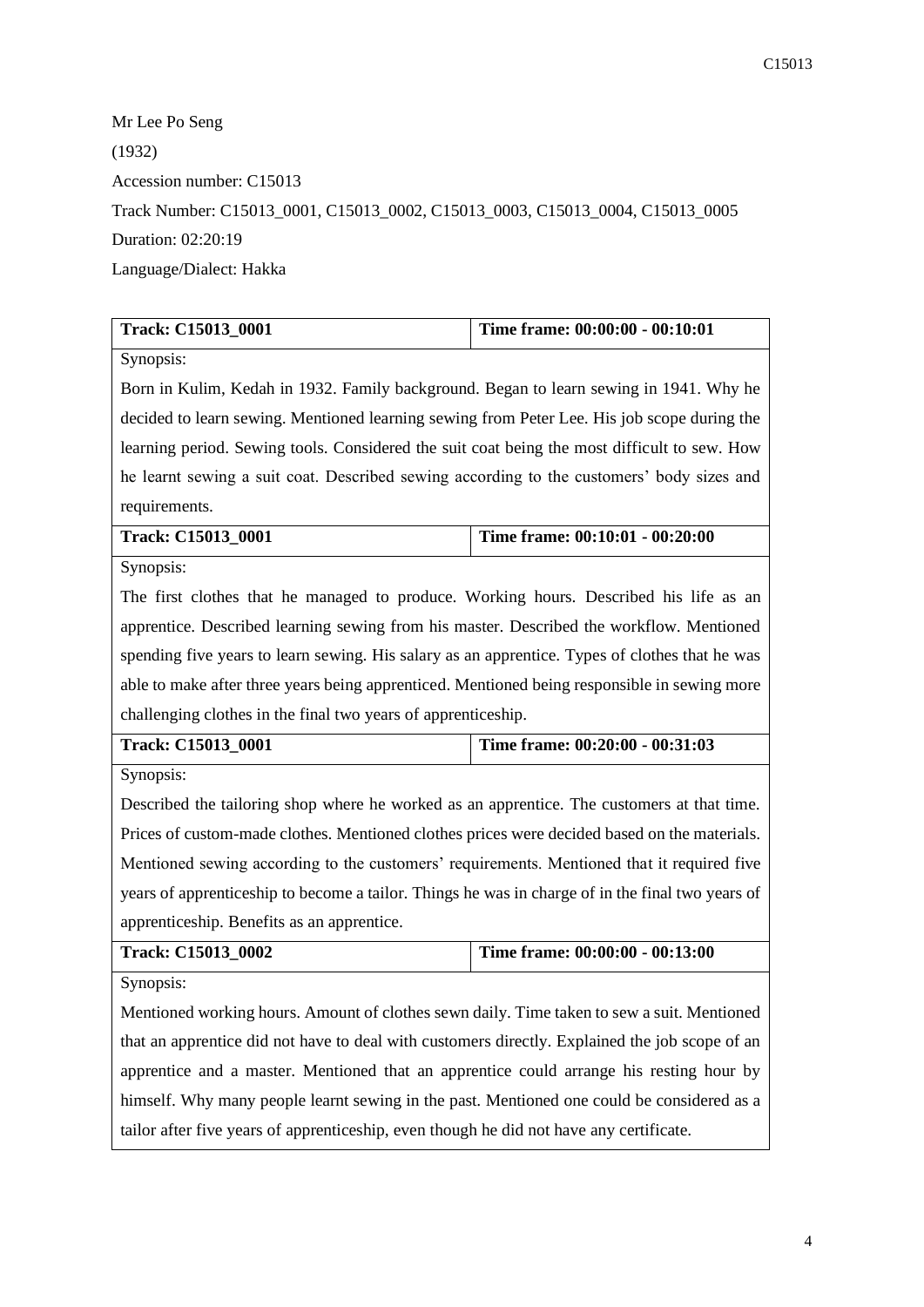| <b>Track: C15013 0003</b> | Time frame: $00:00:00 - 00:09:55$ |  |
|---------------------------|-----------------------------------|--|
|                           |                                   |  |

## Synopsis:

Came to George Town in 1951. Stayed at the house next to Nanyang Tailoring Shop in Campbell Street after his arrival in Penang. Why he came to George Town. Mentioned working in Nanyang Tailoring Shop. The working hours in Nanyang Tailoring Shop. His salary at that time. Working days. Number of workers in Nanyang Tailoring Shop. Went to work at Cathay Tailoring Shop in 1956. His work in Nanyang and Cathay. The customers and the work that they requested for in Nanyang and Cathay. The most popular fashion of clothes back then. Mentioned types of cloth used to make clothes. Quantity of clothes that he was able to sew daily. Prices of the custom-made clothes. The reason of shifting to work in Cathay from Nanyang.

| Track: C15013 0003 |  |
|--------------------|--|
|                    |  |

**Time frame: 00:09:55 - 00:20:05** 

Synopsis:

His salary working in Cathay. Challenges faced when working in Cathay. Other benefits besides receiving a salary. Described the place he stayed when working in Cathay. The reason of establishing his own business. Mentioned that the place where he first started the business was previously also a tailoring shop. Why his shop was named as "Capital". Started his own business in 1962. Rental of the shop in the beginning. Renovation work carried out after renting the shop. Mentioned renting only the shop downstairs, and there were still people living upstairs. Funds needed for the new business venture.

| Track: C15013 0003 | Time frame: $00:20:06 - 00:31:03$ |
|--------------------|-----------------------------------|
|                    |                                   |

Synopsis:

Continued with funds needed for the new business venture. Time required for shop renovation. Number of workers hired. The requirements to be hired as an apprentice. Mentioned there were 13 tailoring shops in Cintra Street when he first started the business. How he promoted the shop. Described some customers who patronized the tailoring shops he worked in before could still recognize him and later became his customers. The peak hour when customers came to the shop. Types of clothes sewn. Peak season for his business. The tailoring fees for a set of clothes and a suit. How he dealt with fastidious customers. How he purchased cloths.

| Track: C15013_0004 | Time frame: 00:00:00 - 00:09:59 |
|--------------------|---------------------------------|
|                    |                                 |

Synopsis:

Continued explaining how to purchase cloths. Types of cloths. The most popular cloth. Type of cloth he liked to wear. The colour commonly chosen for a suit. Described solutions for strained cash flow. Monthly expenses of the shop. Mentioned that the 1970s were the golden era of his business. Described the situation when business was good. The decline in business happened from 1980 until 1990. The rental increment.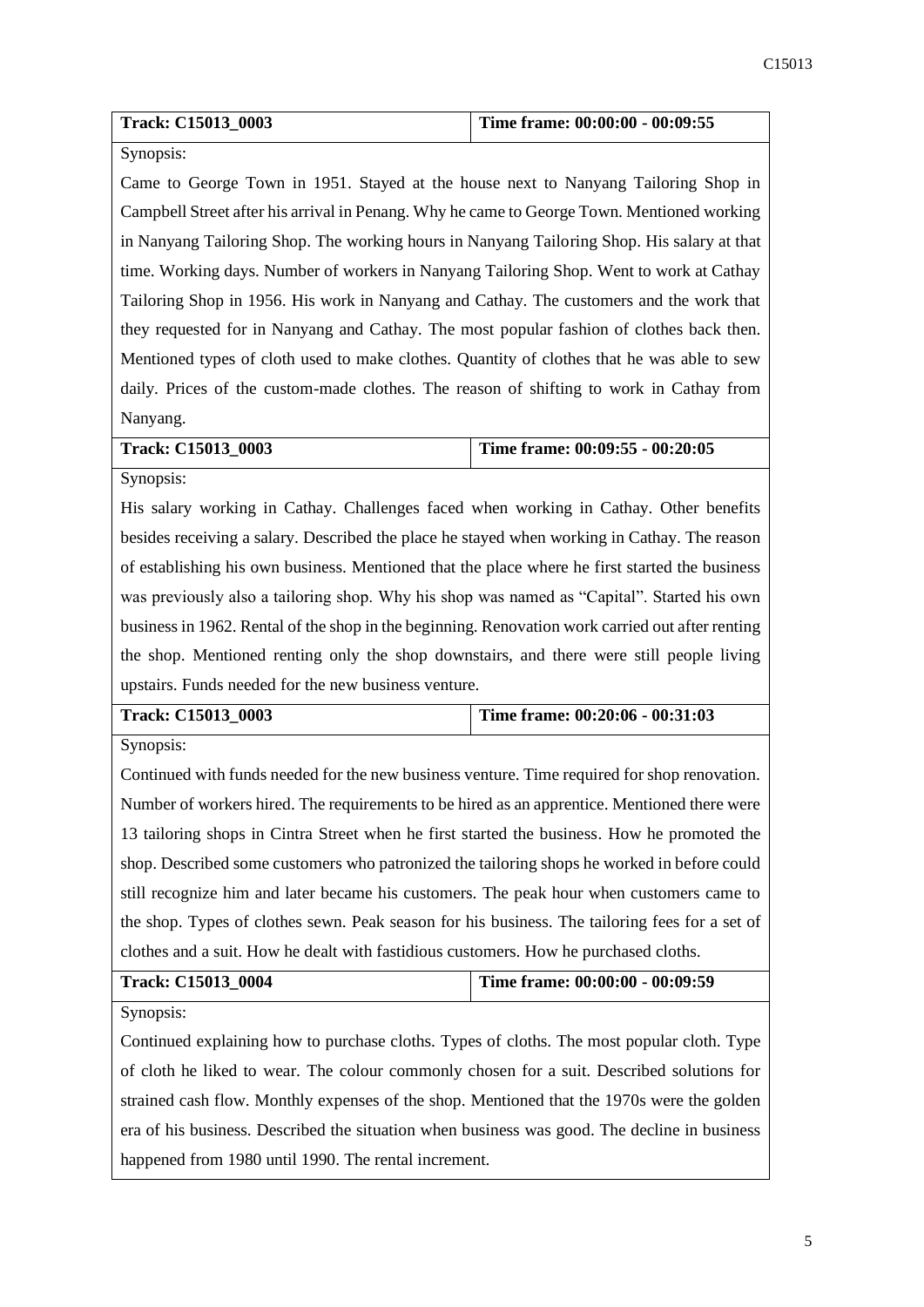| Track: C15013_0004                                                                                                      | Time frame: 00:09:59 - 00:19:54                                                         |  |
|-------------------------------------------------------------------------------------------------------------------------|-----------------------------------------------------------------------------------------|--|
| Synopsis:                                                                                                               |                                                                                         |  |
| The reason of the decline in business in the 1990s. Mentioned that his business was impacted                            |                                                                                         |  |
| when Penang lost its free port status. How he dealt with these impacts. There were only eight                           |                                                                                         |  |
| tailoring shops left in Cintra Street in the 1990s. Number of workers in the 1990s. Differences                         |                                                                                         |  |
| between custom-made and readily made clothes. The current prices for custom-made clothes.                               |                                                                                         |  |
| Tools used in sewing clothes. Described the function of each tool. Places where he bought                               |                                                                                         |  |
| tools. Why did he still use manual sewing machine. Mentioned his religion.                                              |                                                                                         |  |
| Track: C15013_0004                                                                                                      | Time frame: 00:19:54 - 00:31:03                                                         |  |
| Synopsis:                                                                                                               |                                                                                         |  |
| Deities once enshrined in the shop. The days that required special offerings for the deities. The                       |                                                                                         |  |
| current number of workers. Offerings for the deities. Associations and organizations that he                            |                                                                                         |  |
| joined and his position. Celebration activities carried out annually on the 18 <sup>th</sup> day of the 6 <sup>th</sup> |                                                                                         |  |
| month in the Chinese Lunar calendar. Current state of the tailors' association.                                         |                                                                                         |  |
| Track: C15013_0005                                                                                                      | Time frame: 00:00:00 - 00:10:02                                                         |  |
| Synopsis:                                                                                                               |                                                                                         |  |
| Current activities organized by the tailors' association. Other activities by the other                                 |                                                                                         |  |
| associations that he took part in. His greatest satisfaction as a tailor. His opinion on the future                     |                                                                                         |  |
| of tailoring industry. Number of tailoring shops located in Cintra Street now. Number of                                |                                                                                         |  |
| tailoring shops in Cintra Street in the past. Why he carried on the tailoring work. The current                         |                                                                                         |  |
|                                                                                                                         | number of workers. Services provided in the shop nowadays. Why he did not want his next |  |
| generation to take over the business.                                                                                   |                                                                                         |  |
| Track: C15013_0005                                                                                                      | Time frame: 00:10:02 - 00:20:07                                                         |  |
| Synopsis:                                                                                                               |                                                                                         |  |
| Time taken to sew a piece of clothes. The price and time taken to sew a suit. The price for                             |                                                                                         |  |
| sewing a shirt. The price of altering a piece of clothes. The current opening hours. The amount                         |                                                                                         |  |
| of cloths that the customers could choose for their clothes. Places to buy cloths. The plaque                           |                                                                                         |  |
| making. Mentioned the mannequins in the shop. Sewing tools in the shop. How Campbell                                    |                                                                                         |  |
| Street looked like when he was working in Nanyang. Stayed in Prangin Lane when he first                                 |                                                                                         |  |
| established Capital Tailoring Shop.                                                                                     |                                                                                         |  |